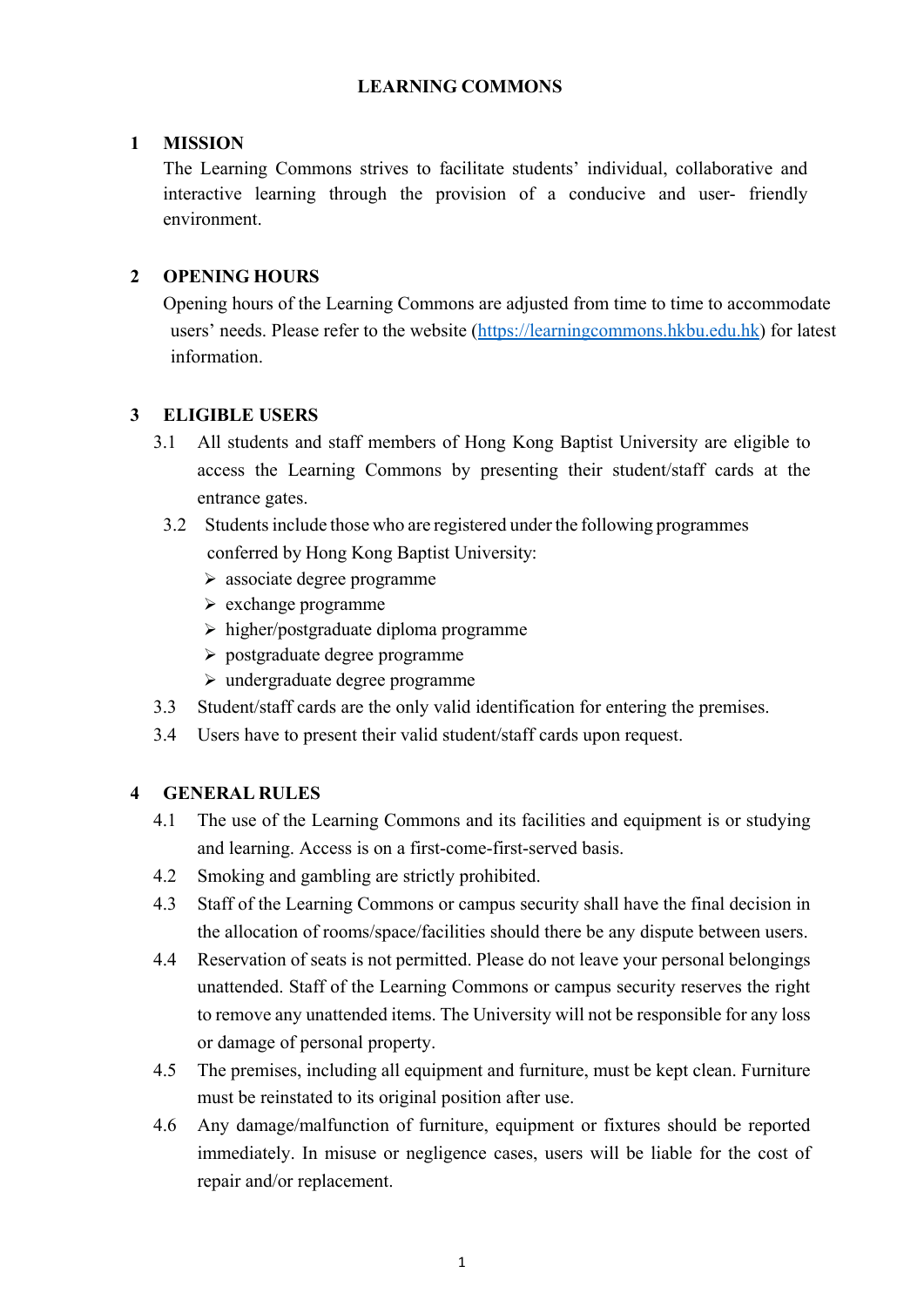- 4.7 Prior approval must be sought for use of photographic equipment such as cameras, audio and video players in the premises. Users must submit the completed Application Form at least five working days prior to the proposed filming date and comply with the Guidelines on Use of Photographic Equipment.
- 4.8 During revision and examination periods, group study rooms and large seminar rooms may open for self-study.
- 4.9 Staff of the Learning Commons or campus security reserves the right to patrol all areas including study rooms in use, and requests any persons present to provide identification. Those who have infringed the rules or interfered with the comfort or convenience of other users will be asked to leave the premises.
- 4.10 Users must observe all rules and regulations. Any breach of rules/regulations may lead to cancellation of bookings, and/or suspension of access/booking facilities.

# **5 CONDUCT OF USERS**

- 5.1 The rights of other users must be respected.
- 5.2 Voices should be kept at a reasonable level that does not cause disturbance to other users. Personal mobile phones and pagers are recommended to be put on silent mode.
- 5.3 In the use of photocopiers, printers, scanners, audio-visual materials and computer software, copyright law must be observed.
- 5.4 Reproduction or duplication of audio-visual materials or computer software is strictly prohibited.
- 5.5 Users should comply with the policies and rules stipulated by the Learning Commons, and with the University Standards of Conduct. Failure to comply with these Standards will result in penalties and/or University disciplinary action.

# **6 RULES FOR USE OF COMPUTER EQUIPMENT**

- 6.1 Computer facilities are provided for educational purposes only.
- 6.2 The use of computers is on a first-come first-served basis.
- 6.3 Reservation of computers is not permitted. Computers in the Learning Commons left idle for 15 minutes will be automatically logged out and released for use by other users. The University will not be responsible for any loss of data.
- 6.4 Users with only printing needs are given priority to use the computers designated for printing. Each usage time should not exceed 15 minutes.
- 6.5 Sharing computer accounts is not permitted and users assume sole responsibility for the use of their accounts.
- 6.6 Users are held responsible for any consequences arising from illegal uploading, downloading or copying of copyright-protected materials (such as music, videos and software).
- 6.7 Should there be any loss or damage to the equipment due to improper operation, or intentional acts of vandalism act, the user(s) responsible will be liable for the cost of repair and/or replacement.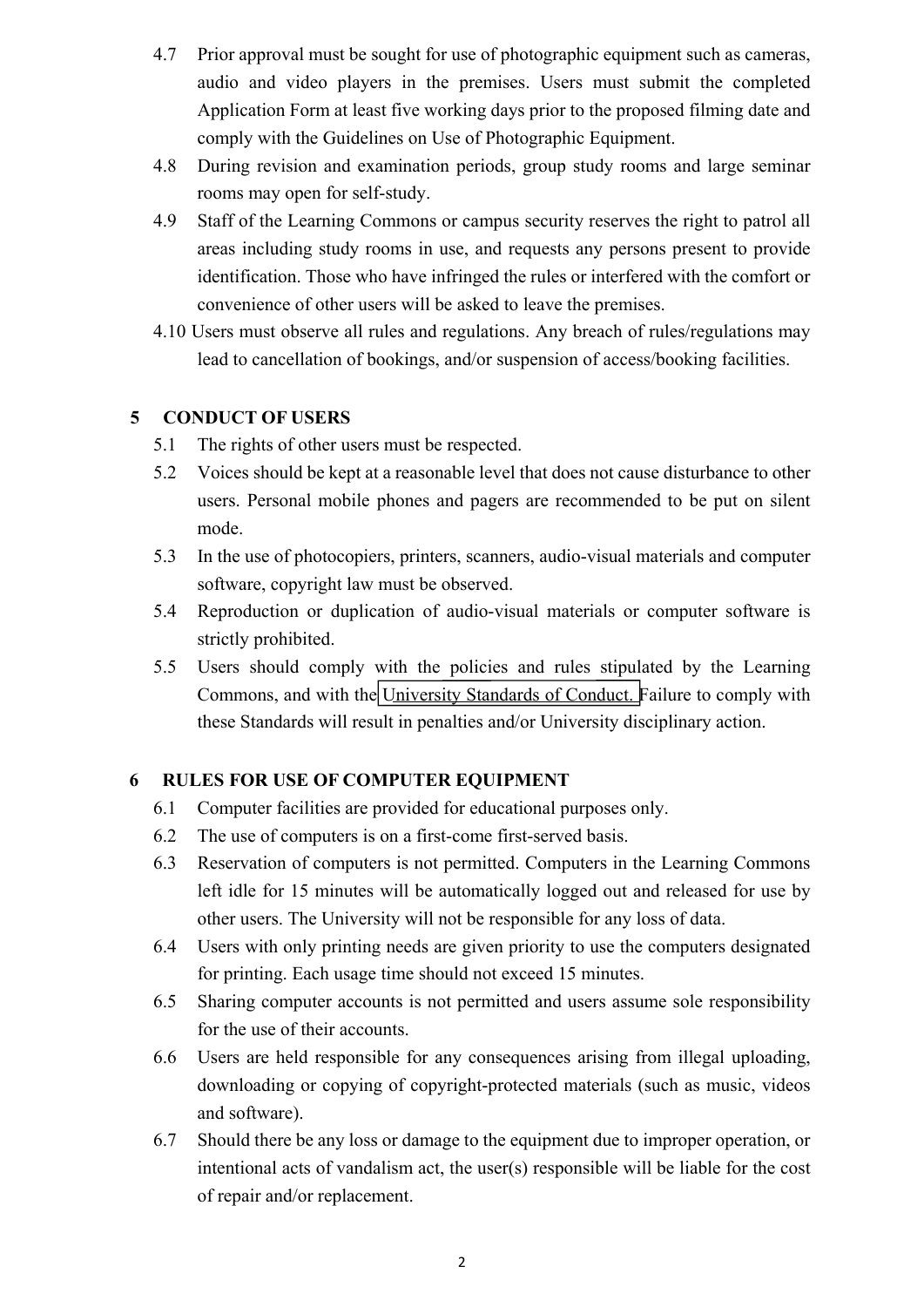### **7 FOOD AND DRINK POLICY**

- 7.1 Only light snacks and drinks similar to those provided by the vending machines in the Learning Commons are allowed.
- 7.2 Users should keep the environment clean and dispose of any litter properly after consumption of snacks and drinks.
- 7.3 Staff of the Learning Commons or campus security reserves the right to review/determine which food and drink items are acceptable.

## **8 PROTECT YOUR PERSONAL BELONGINGS**

- 8.1 Do not leave valuable items such as wallets, mobile phones and notebooks unattended. All personal belongings are left at the owner's risk.
- 8.2 The University will not be responsible for any lost or stolen items.

### **9 LOST AND FOUND**

9.1 All found items shall be returned to the Reception Counter. All unclaimed items will be sent to the Security Control Rooms on the following working day.

# **10 GENERAL RULES FOR GROUP STUDY ROOMS / LARGE SEMINAR ROOMS**

- 10.1 Users must comply with all rules and regulations of the Learning Commons.
- 10.2 Transfer of bookings is not allowed.
- 10.3 All rooms must be vacated before the closing of the premises.
- 10.4 Please turn off the lights and any other equipment after use.
- 10.5 Bookings will be automatically cancelled when Tropical Cyclone Warning Signal No. 8 or above is hoisted or Black Rainstorm Signal is in force.
- 10.6 Group Study Rooms (AAB Rooms 401A 401H; 401J; 402B 402H; 402J; FSC Rooms 601 A & 601B)
	- 10.6.1 Group Study Rooms are open for bookings by students for academic purposes of group discussion of projects and assignments or by staff to facilitate student learning. Regular teaching and tutorial sessions should still be conducted in classrooms.
	- 10.6.2 All bookings should be made online as early as three working days in advance.
	- 10.6.3 Each room can be reserved by a group with a minimum of 3 users in FSC and AAB-Our Zone, or 5 users in AAB-My Zone. Each user can book up to 4 sessions per day. Each session lasts for 30 minutes. Each session can be renewed via the online system for another session upon the availabilities.
	- 10.6.4 Reservations will be cancelled if the group does not show up 15 minutes after the reservation time. Repeated failure to attend the booked session without prior cancellation will result in the suspension of user privileges in group study room.
	- 10.6.5 Walk-in user groups may book a group study room under the condition that the room is available. Walk-in booking will not be counted towards the reservation quota.